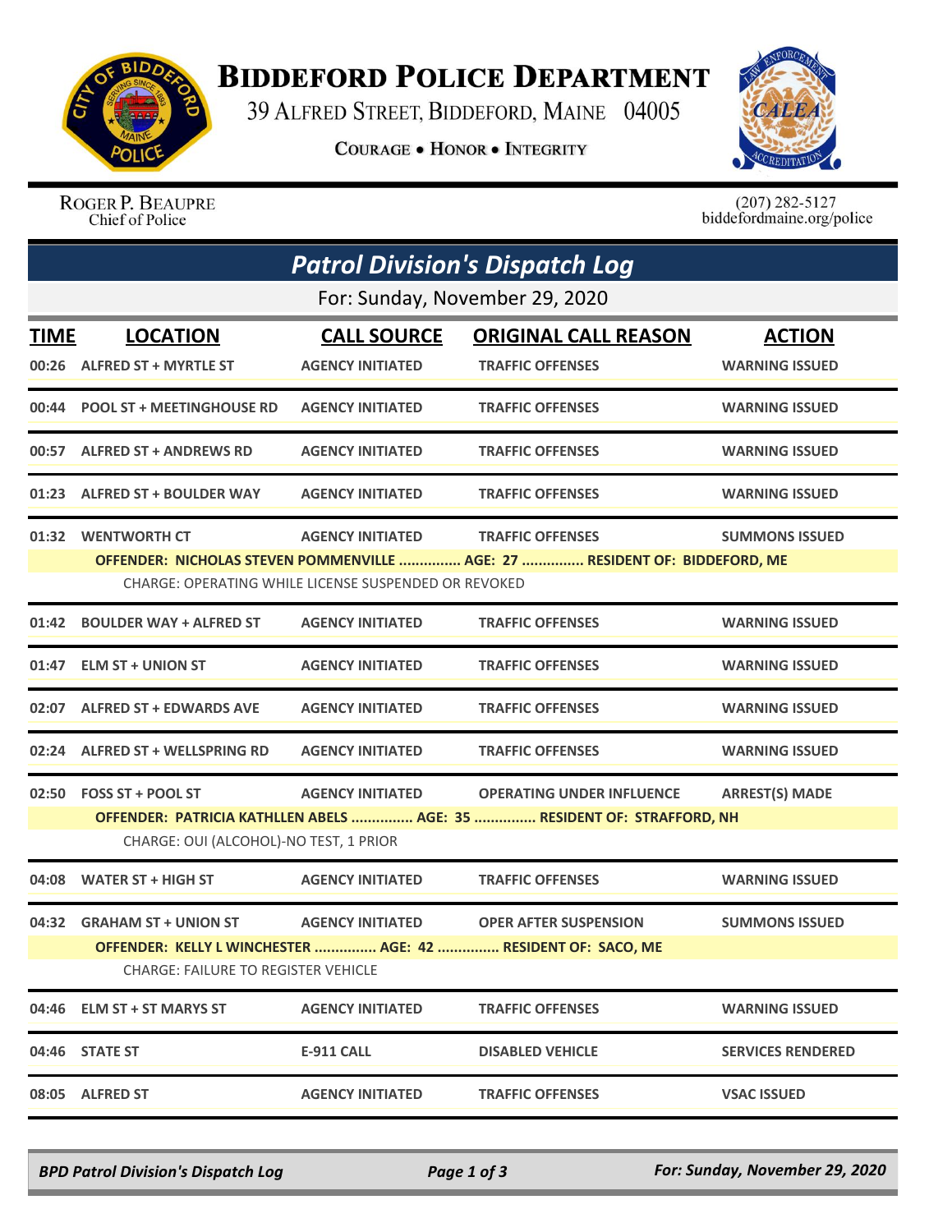| <b>TIME</b> | <b>LOCATION</b><br>08:24 ALFRED ST | <b>CALL SOURCE</b><br><b>AGENCY INITIATED</b> | <b>ORIGINAL CALL REASON</b><br><b>TRAFFIC OFFENSES</b> | <b>ACTION</b><br><b>WARNING ISSUED</b> |
|-------------|------------------------------------|-----------------------------------------------|--------------------------------------------------------|----------------------------------------|
|             | 08:36 MOUNTAIN RD                  | <b>AGENCY INITIATED</b>                       | <b>TRAFFIC OFFENSES</b>                                | <b>VSAC ISSUED</b>                     |
|             | 09:01 ALFRED ST                    | <b>NON-EMERGENCY CALL</b>                     | <b>ELECTRICAL HAZARD</b>                               | <b>FALSE ALARM</b>                     |
|             | 09:02 ALFRED ST                    | <b>AGENCY INITIATED</b>                       | <b>TRAFFIC OFFENSES</b>                                | <b>VSAC ISSUED</b>                     |
|             | 09:24 ALFRED ST                    | <b>AGENCY INITIATED</b>                       | <b>TRAFFIC OFFENSES</b>                                | <b>VSAC ISSUED</b>                     |
|             | 09:56 ELM ST                       | <b>AGENCY INITIATED</b>                       | <b>TRAFFIC OFFENSES</b>                                | <b>WARNING ISSUED</b>                  |
|             | 10:23 ALFRED ST                    | <b>AGENCY INITIATED</b>                       | <b>TRAFFIC OFFENSES</b>                                | <b>VSAC ISSUED</b>                     |
|             | 10:46 ALFRED ST                    | <b>AGENCY INITIATED</b>                       | <b>TRAFFIC OFFENSES</b>                                | <b>WARNING ISSUED</b>                  |
|             | 10:47 WINDING CREEK LN             | <b>NON-EMERGENCY CALL</b>                     | <b>SUSPICION</b>                                       | <b>SERVICES RENDERED</b>               |
|             | 10:57 BACON ST                     | <b>NON-EMERGENCY CALL</b>                     | <b>DISTURBANCE / NOISE</b>                             | <b>SERVICES RENDERED</b>               |
|             | 11:09 WENTWORTH ST                 | <b>WALK-IN AT STATION</b>                     | <b>THEFT</b>                                           | <b>SERVICES RENDERED</b>               |
|             | 11:16 ELM ST                       | <b>AGENCY INITIATED</b>                       | <b>TRAFFIC OFFENSES</b>                                | <b>WARNING ISSUED</b>                  |
|             | 11:25 POOL ST + DECARY RD          | <b>AGENCY INITIATED</b>                       | <b>TRAFFIC OFFENSES</b>                                | <b>WARNING ISSUED</b>                  |
| 12:32       | <b>BARRA RD</b>                    | <b>NON-EMERGENCY CALL</b>                     | <b>CRIM THREAT / TERRORIZING</b>                       | <b>REPORT TAKEN</b>                    |
|             | 13:03 ALFRED ST                    | <b>NON-EMERGENCY CALL</b>                     | <b>ARTICLES LOST/FOUND</b>                             | <b>REPORT TAKEN</b>                    |
|             | 13:03 SEVENTH ST                   | <b>E-911 CALL</b>                             | 911 MISUSE                                             | <b>SERVICES RENDERED</b>               |
|             | 13:26 TIMBER POINT RD              | <b>NON-EMERGENCY CALL</b>                     | <b>PARKING COMPLAINT</b>                               | <b>PARKING TICKET ISSUED</b>           |
|             | 13:33 MAY ST                       | <b>AGENCY INITIATED</b>                       | <b>TRAFFIC OFFENSES</b>                                | <b>WARNING ISSUED</b>                  |
|             | <b>13:49 PIKE ST</b>               | E-911 CALL                                    | <b>MISSING PERSON</b>                                  | <b>REPORT TAKEN</b>                    |
|             | 13:50 ELM ST                       | <b>AGENCY INITIATED</b>                       | <b>TRAFFIC OFFENSES</b>                                | <b>VSAC ISSUED</b>                     |
|             | 14:04 FOSS ST                      | <b>NON-EMERGENCY CALL</b>                     | <b>HARASSMENT</b>                                      | <b>SERVICES RENDERED</b>               |
|             | 14:09 ALFRED ST                    | <b>AGENCY INITIATED</b>                       | <b>TRAFFIC OFFENSES</b>                                | <b>VSAC ISSUED</b>                     |
|             | 14:22 GUINEA RD                    | E-911 CALL                                    | 911 MISUSE                                             | <b>SERVICES RENDERED</b>               |
|             | 15:16 ALFRED ST                    | <b>NON-EMERGENCY CALL</b>                     | <b>MESSAGE DELIVERY</b>                                | <b>SERVICES RENDERED</b>               |
|             | 15:21 AMHERST ST                   | <b>NON-EMERGENCY CALL</b>                     | <b>MENTAL ILLNESS CASES</b>                            | <b>FIELD INTERVIEW</b>                 |

*BPD Patrol Division's Dispatch Log Page 2 of 3 For: Sunday, November 29, 2020*